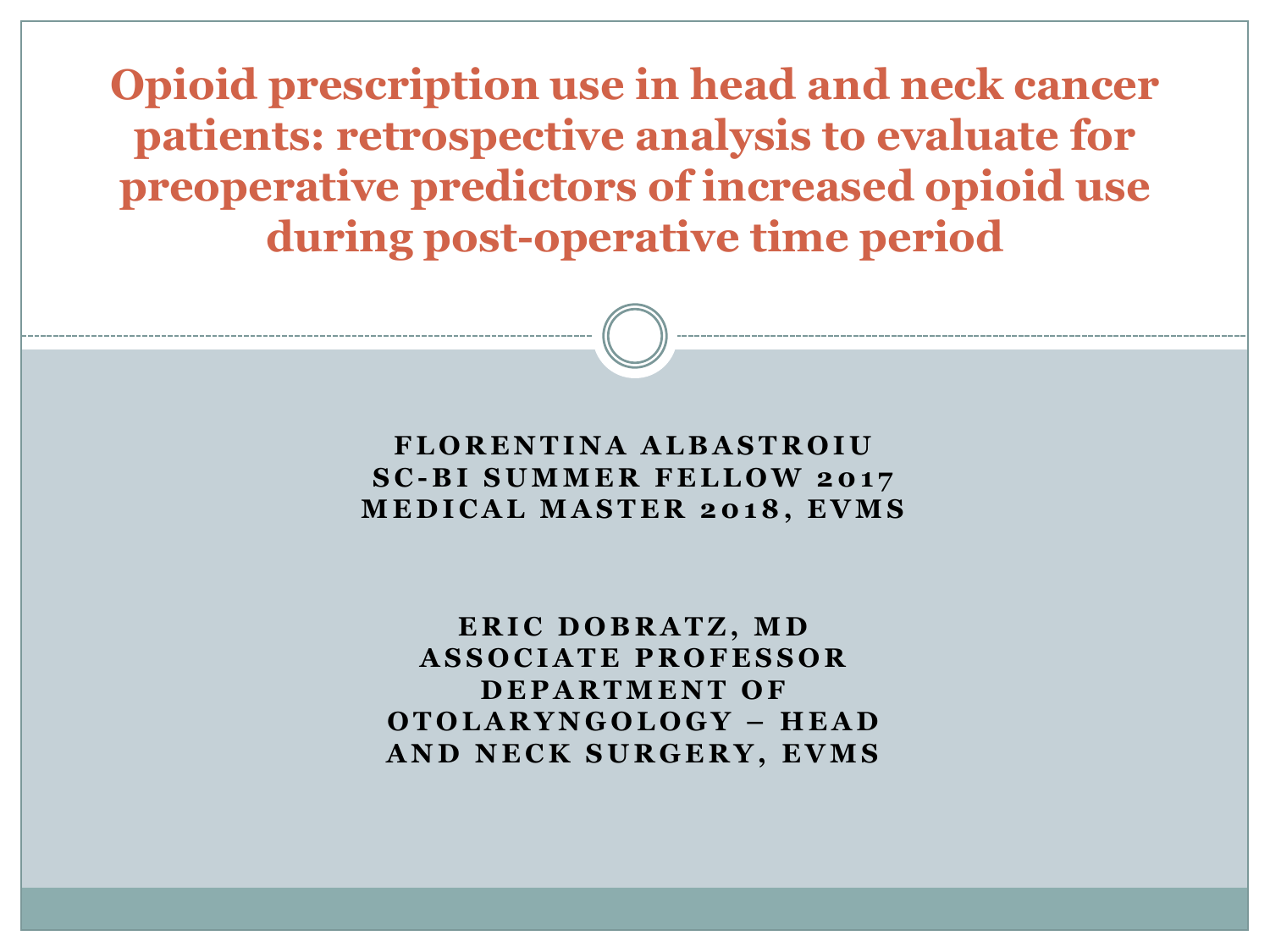## Background

- Opioids:
	- Effective in controlling post-operative pain
	- Significant effort put into relieving postoperative head and neck pain as it is an important part of patient care and patient satisfaction
	- Among patients, pain continues to be the biggest fear and anxiety associated with surgery
	- In order to increase patient comfort and satisfaction, moderate to severe pain is most commonly treated by usage of opioids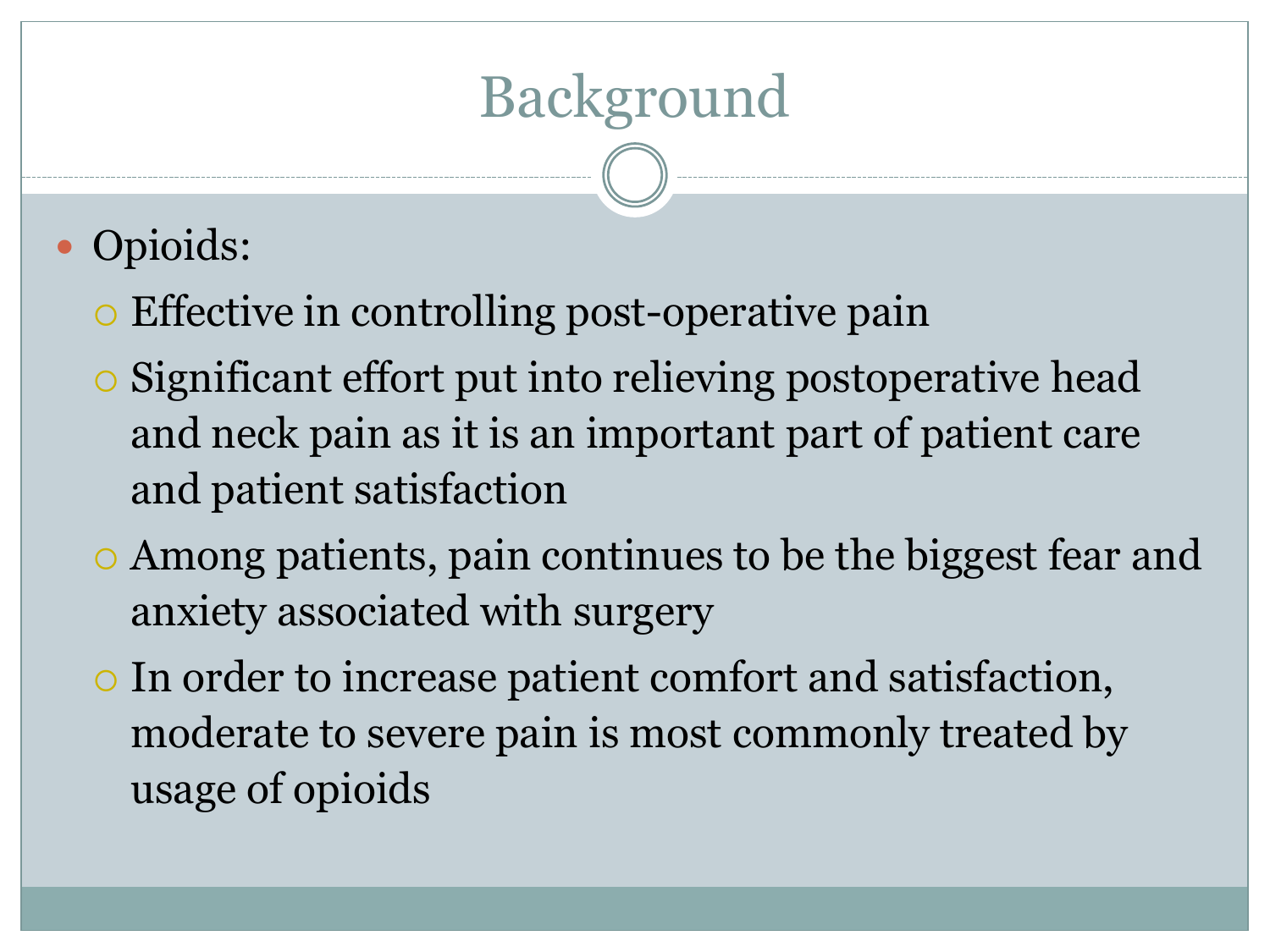#### Background – cont.

- Opioids: National Concerns
	- The US consumes 80% of the world's opioids
	- Estimated 5 million Americans are current nonmedical users of opioids
	- Prescription opioids are involved in 45 overdose deaths per day
	- The US Centers for Disease Control and Prevention defined prescription drug abuse as an epidemic and listed it as one of its top five threats in 2014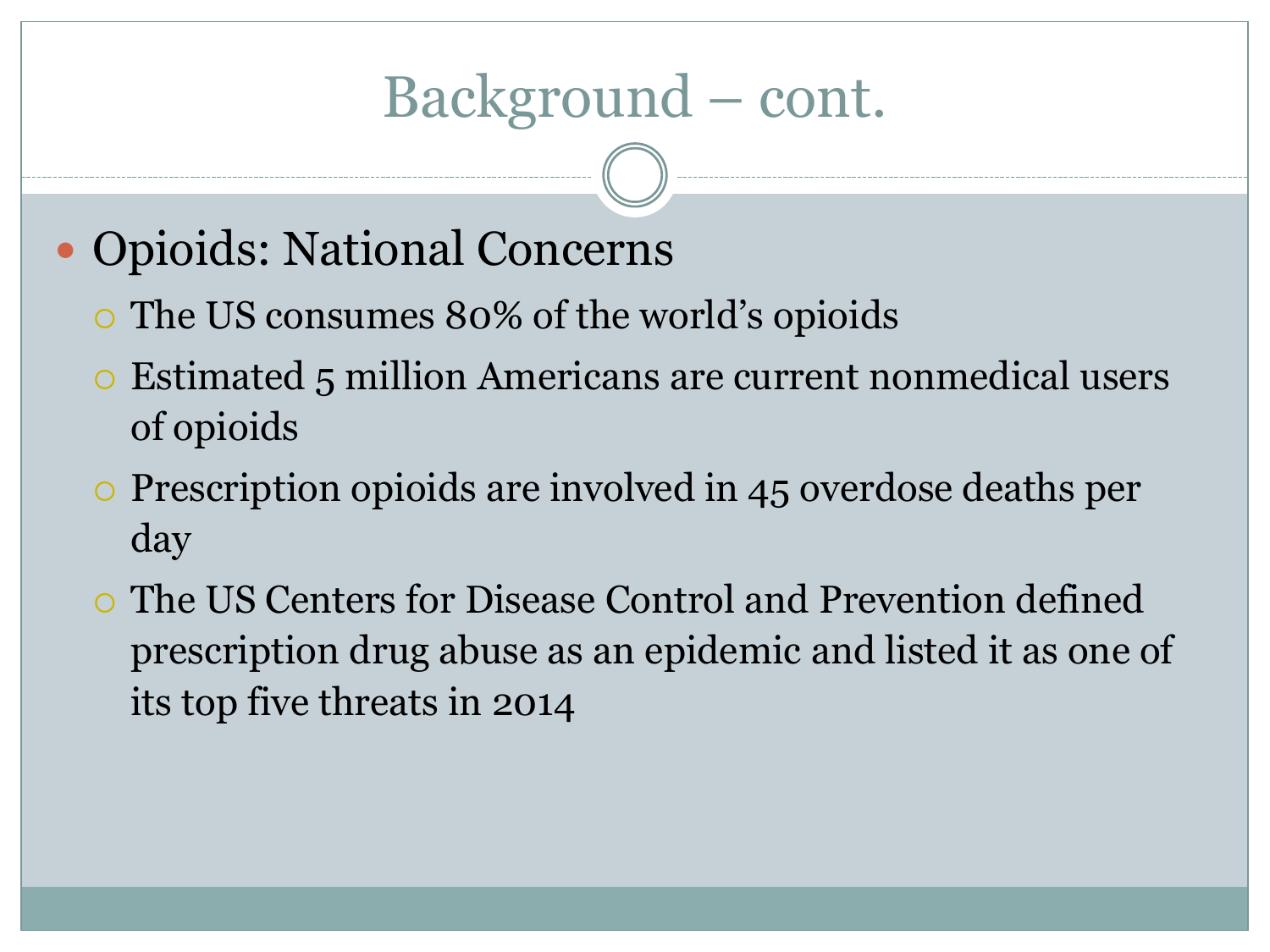# Opioid addiction in Virginia

For Immediate Release: November 21, 2016 Contacts: Office of the Governor: Brian Coy, (804) 225-4260, Brian.Coy@governor.virginia.gov | Virginia Department of Health: Maribeth Brewster, (804) 864-7008, Maribeth.Brewster@vdh.virginia.gov



#### Opioid Addiction Crisis Declared a Public Health Emergency in Virginia

~Health officials join together to address growing opioid addiction crisis in Virginia~

RICHMOND - Governor Terry McAuliffe today announced that State Health Commissioner Marissa J. Levine, MD, MPH, FAAFP, has declared the Virginia opioid addiction crisis a Public Health Emergency.

This declaration comes in response to the growing number of overdoses attributed to opioid use, and evidence that Carfentanil, a highly dangerous synthetic opioid used to sedate large animals such as elephants, has made its way its way into Virginia. A Public Health Emergency is an event, either natural or manmade, that creates a health risk to the public.

"Too many families across Virginia and the nation are dealing with heartbreak and loss as a result of prescription opioid and heroin abuse epidemic," said Governor McAuliffe. "We cannot stand by while these drugs harm our communities and our economy. That is why I support Dr. Levine's decision to declare a public health emergency, to heighten awareness of this issue, provide a framework for further actions to fight it, and to save Virginians' lives."

#### www.governor.virginia.gov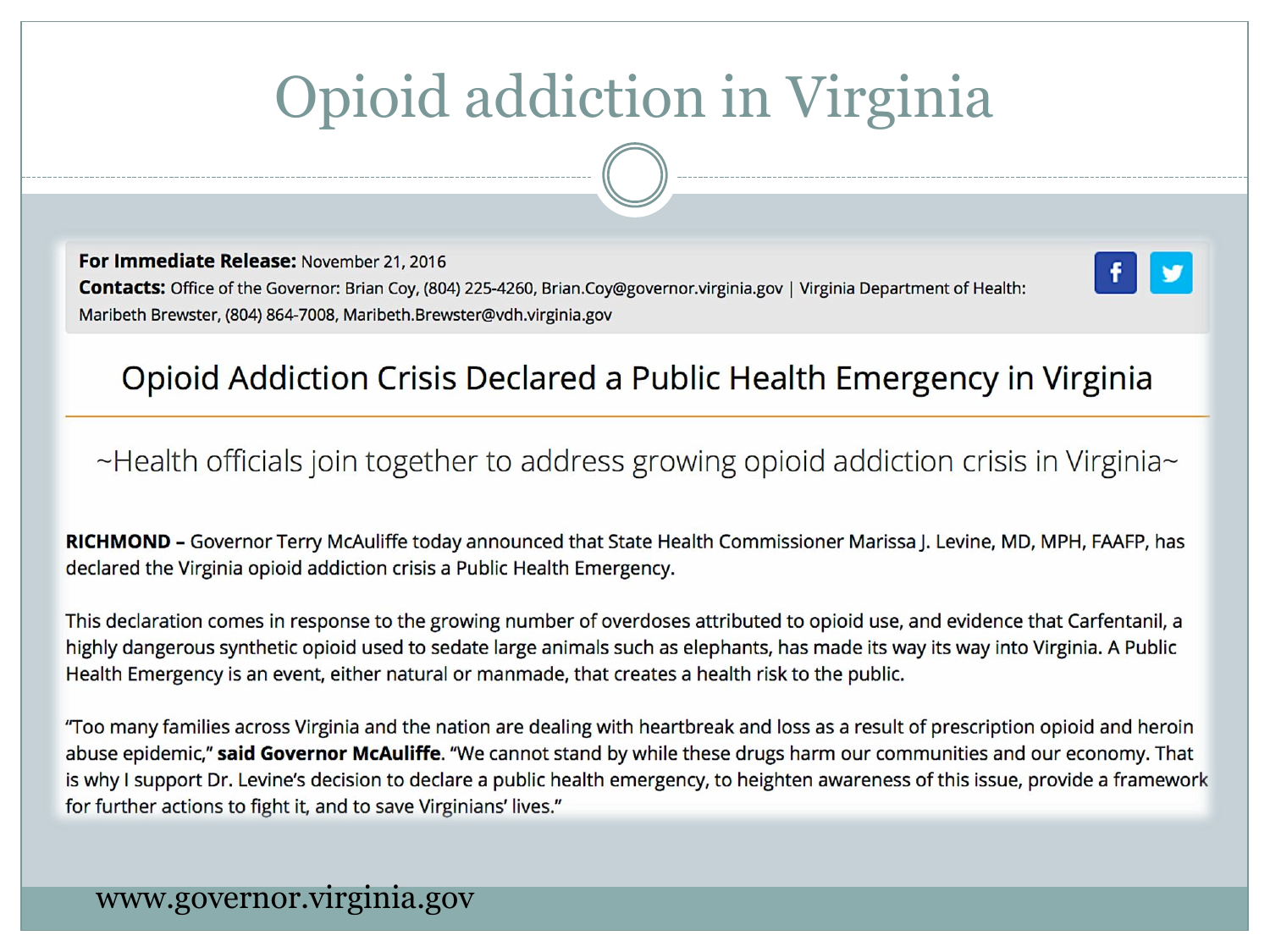### Opioid addiction in Virginia – cont.

- In 2013, fatal drug overdoses became the number one cause of unnatural death.
- In 2014, for the first time in Virginia, more people died from opioid overdoses than fatal car accidents.
- Emergency department visits for heroin overdose for January-September 2016 increased 89 percent, compared to the same nine-month period in 2015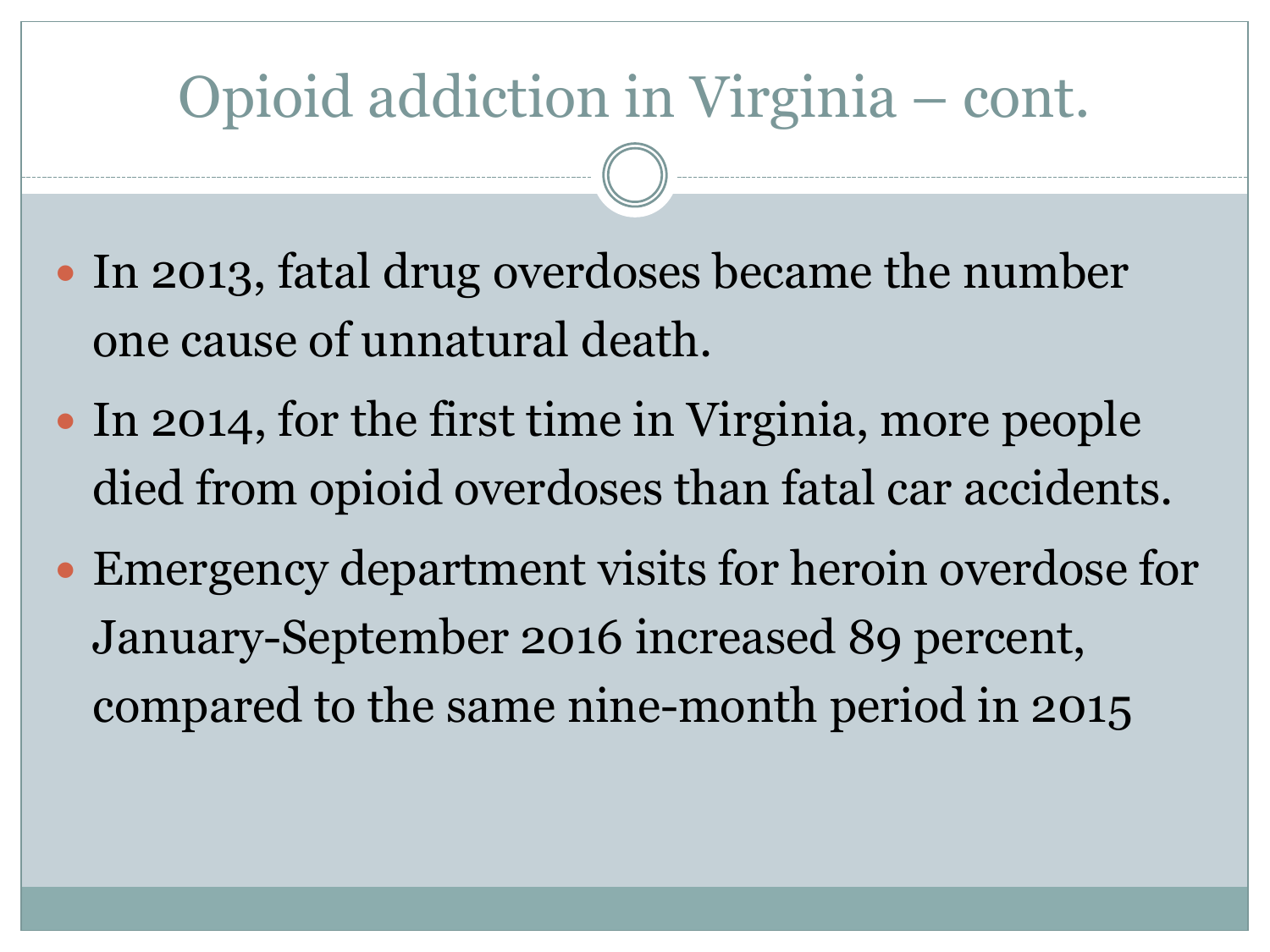

www.vdh.virginia.gov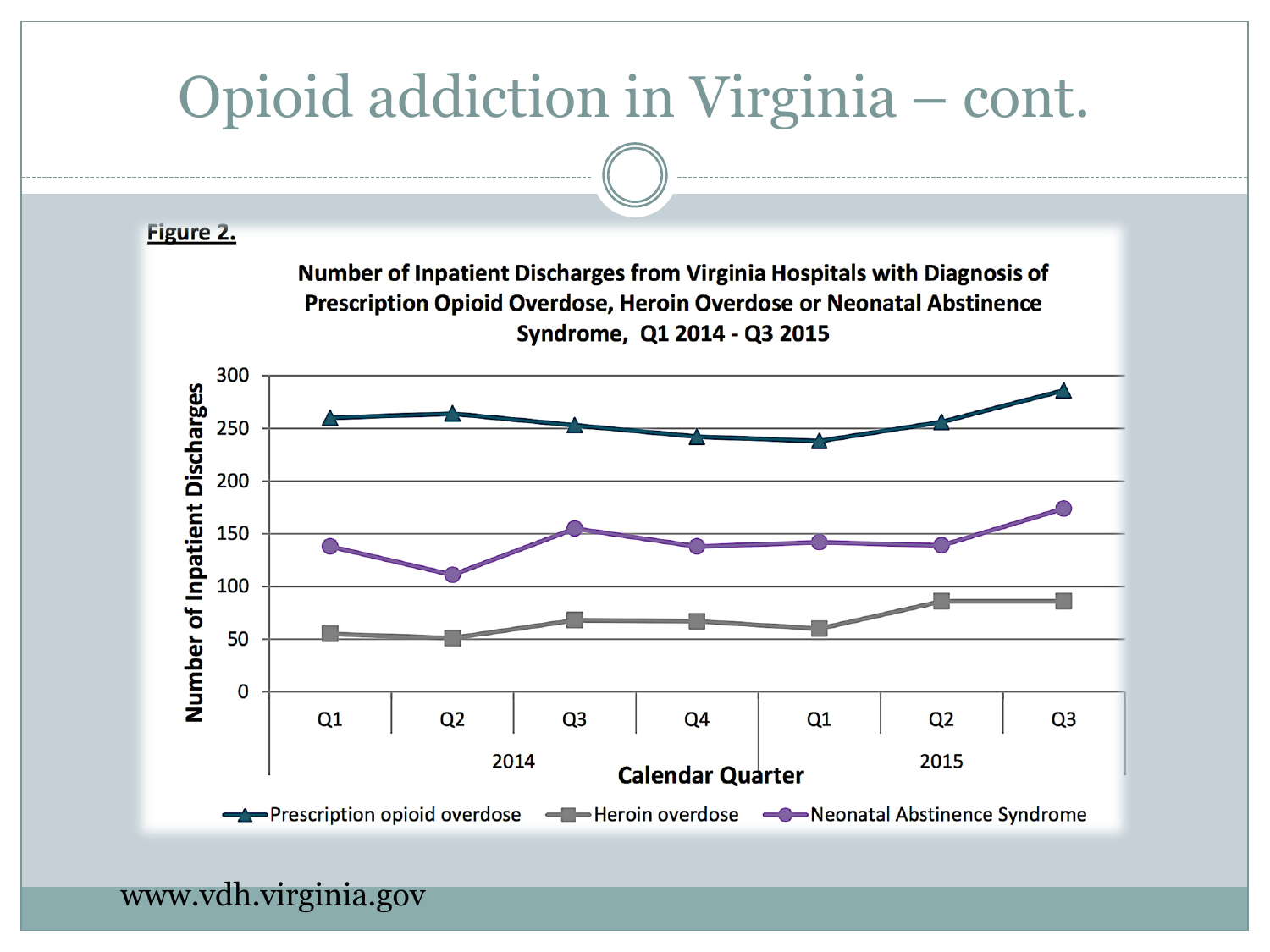### Project Aim

- 1. Identify patients that have undergone surgery for head and neck cancer of the oral cavity, oropharynx, larynx.
- 2. Determine whether the patient's previous social history and medication history including alcohol, tobacco, drugs, pain medication (prescription, nonprescription), anxiolytic medications and antidepressive medications has an effect on utilization and duration of post-operative opioid medications.
- 3. Utilize this information to help optimize post-operative pain control while minimizing risk for over prescribing of pain medication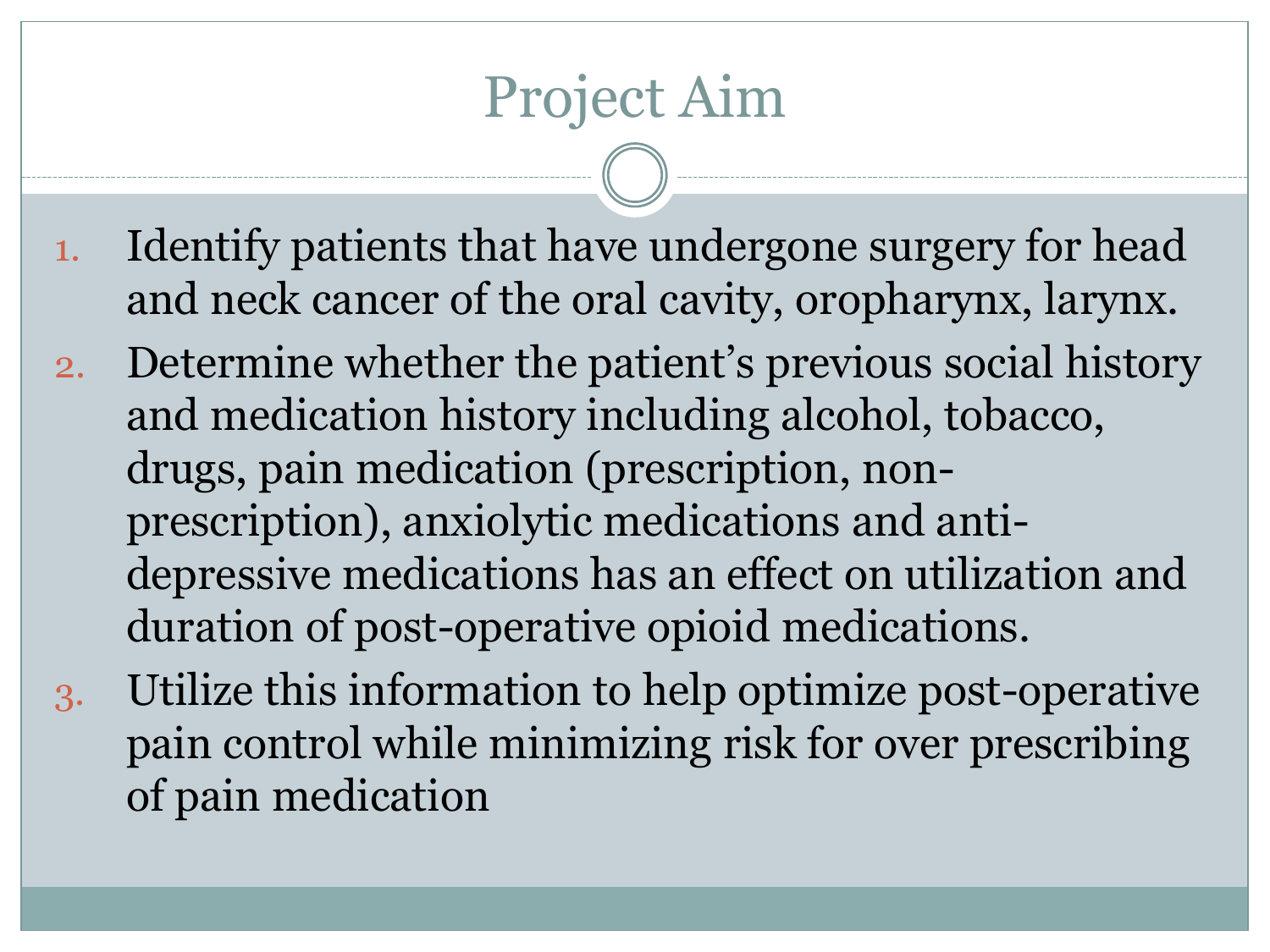The research subjects will be recruited from EVMS Department of Otolaryngology and identified through a retrospective chart review of their medical records. Subjects will be adults between the ages of 21 to 89 who have undergone surgery for head and neck cancer between Jan 1, 2013 and July 1, 2017 with a 6 month follow up period. We estimate reviewing 400 charts of patients who meet these criteria.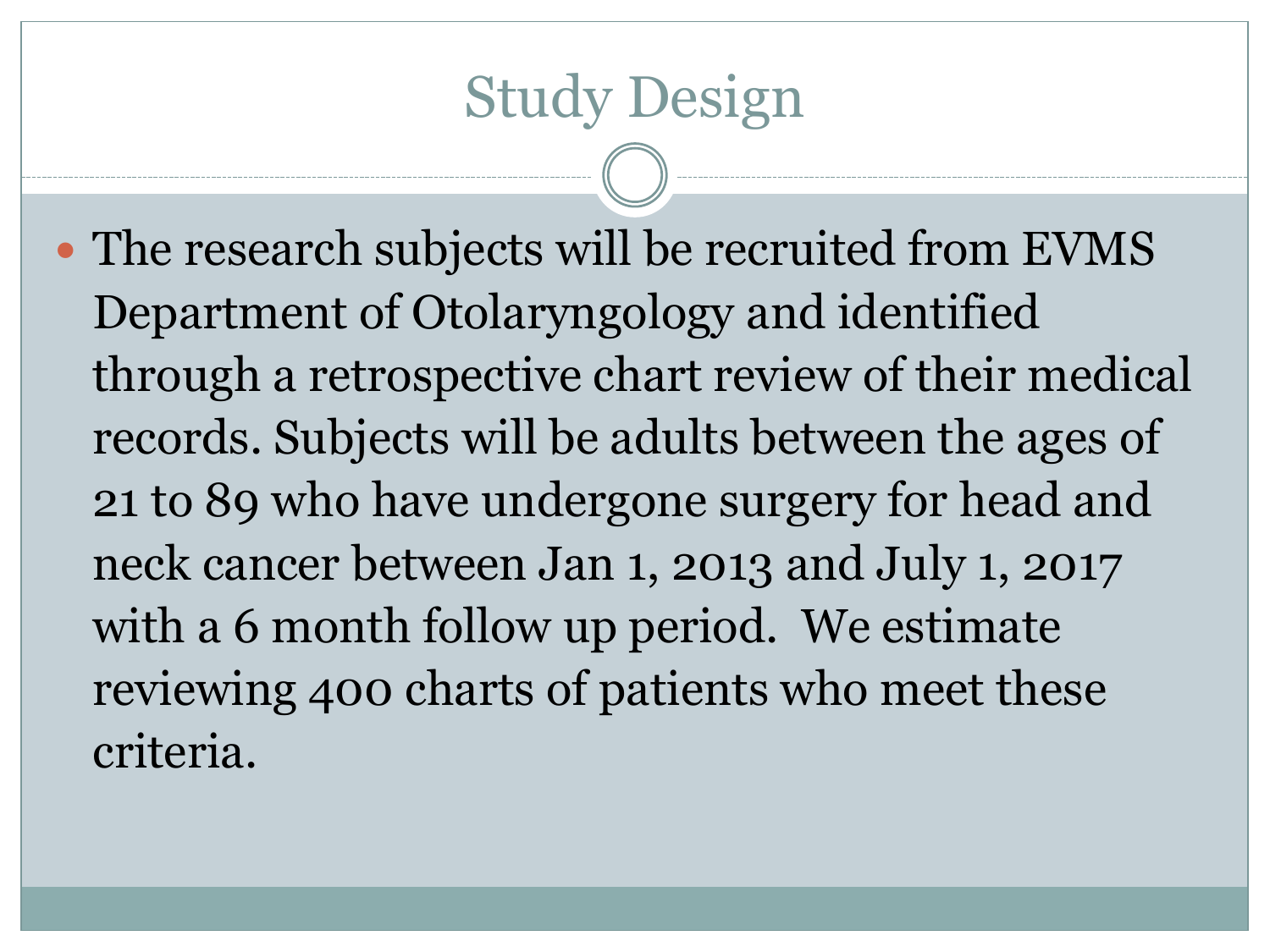### **Results**

#### Will include:

 Surgery performed, reconstruction performed, alternative treatment (chemotherapy, radiation), complications during treatment, days of admission after surgery, post-operative opioid used, duration of post-operative opioid used, postoperative non-opioid pain medication used, length of nonopioid pain medication used, pre-operative opioid usage,, preoperative non-opioid pain medication (OTC), pre-operative alcohol usage, pre-operative smoking history, pre-operative psychological distress, medications used for psychological distress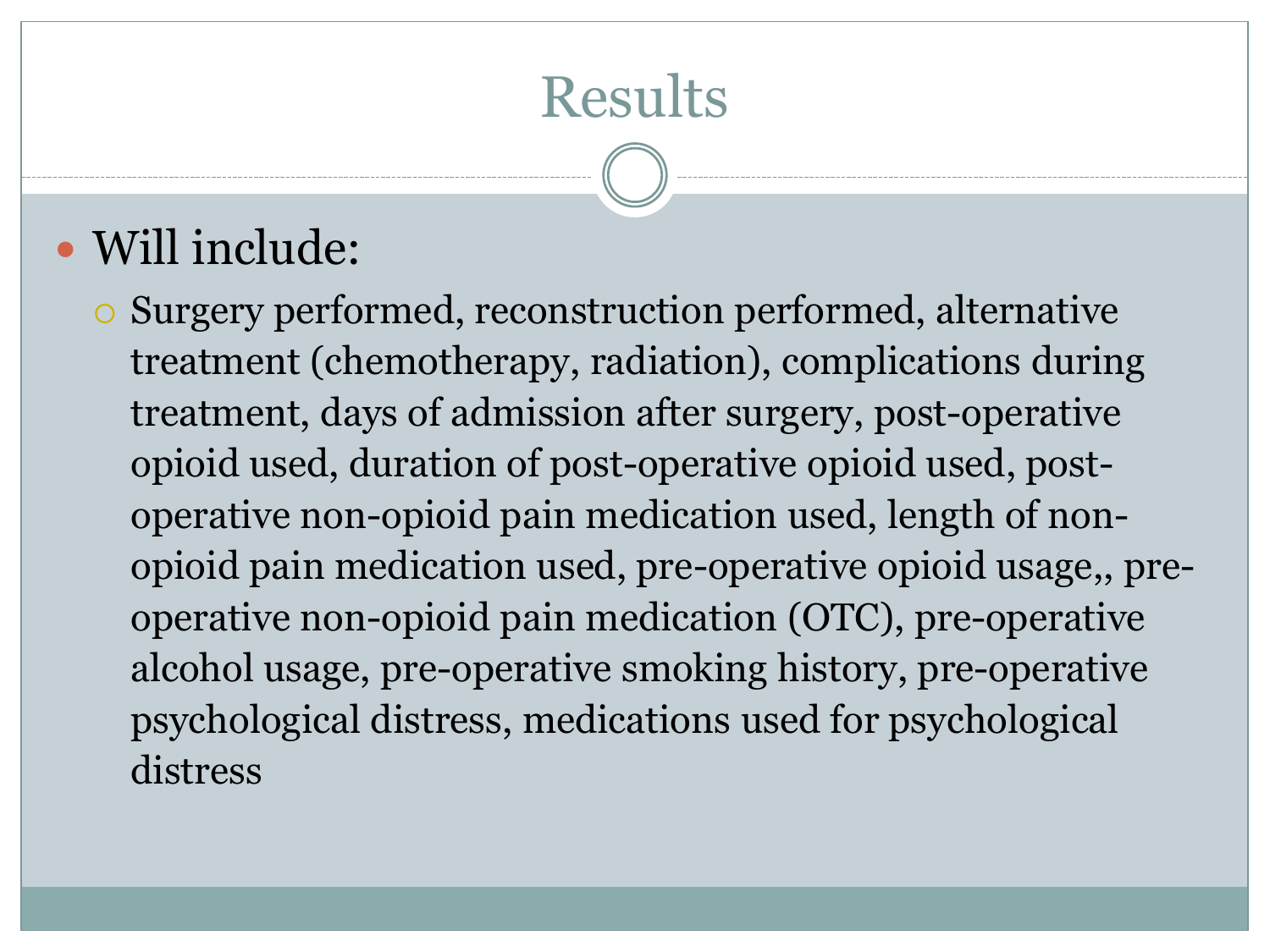#### Conclusion

#### • Benefits and future plans:

- Information obtained from this study may help us identify additional information that will help surgeons in counseling patients postoperatively after head and neck cancer surgery
- Allow surgeons to develop a successful plan for pain control with minimal side effects and minimizing use of opioid medications
- May help result in a decrease of the over prescription of opioids that leads to opioid abuse, addiction and overdose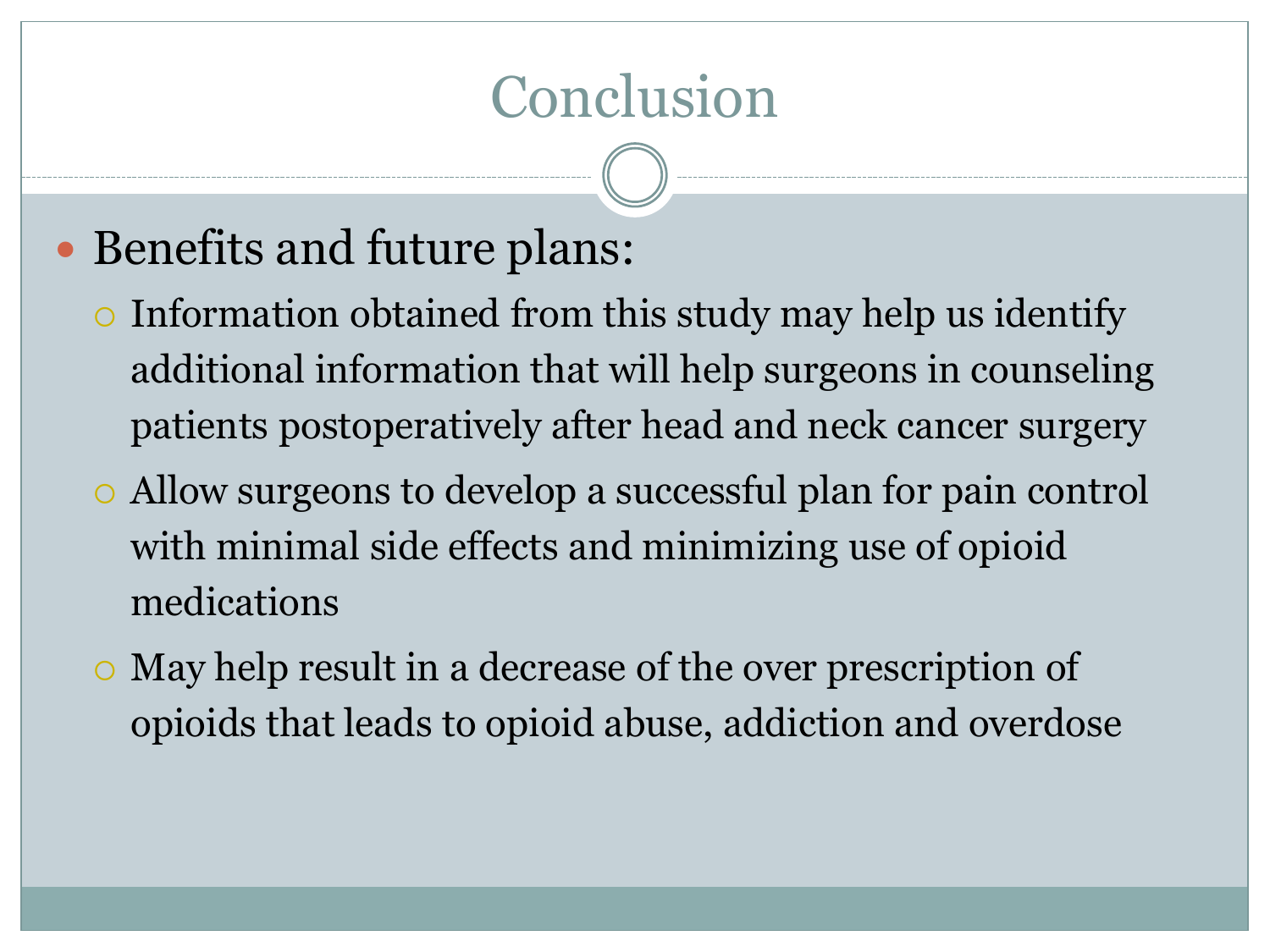- Dr. Cynthia Romero and Professor Jennifer Mellor
- Dr. Eric Dobratz and EVMS Department of Otolaryngology
- The EVMS and William and Mary faculty and staff • SC-BI fellows